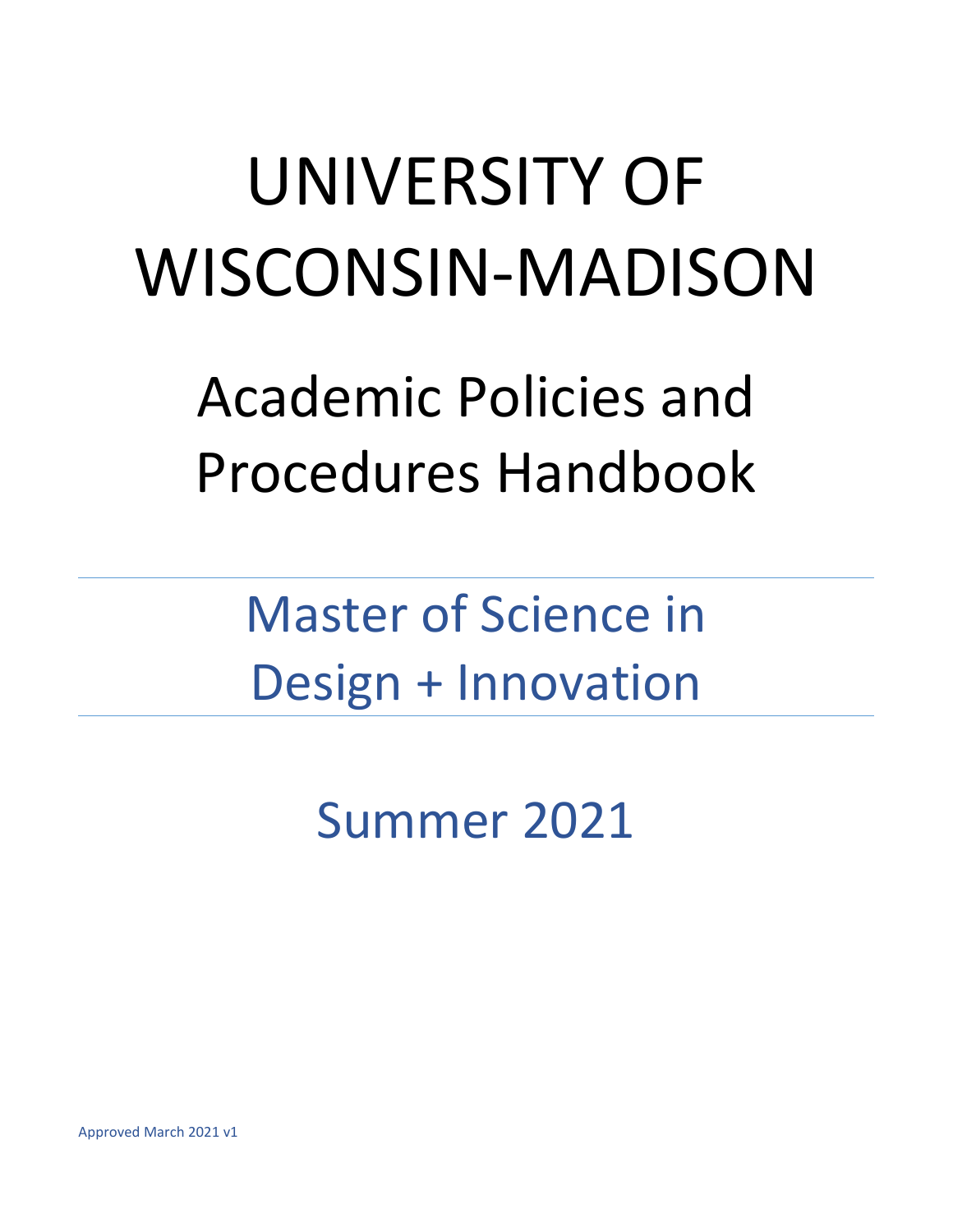## **TABLE OF CONTENTS**

- I. PROGRAM OVERVIEW
	- a. Intention/Role of Handbook
	- b. Key Individuals and Roles
	- c. Program Structure
	- d. Program Statistics/Prospects
- II. INFORMATION FOR NEW STUDENTS
	- a. Activate Your NetID
	- b. Tuition Account Refunds
	- c. Enroll in classes
	- d. Get your UW Photo ID Card (Wiscard)
	- e. Pick up your free Madison Metro bus pass
	- f. Attend the New Graduate Student Welcome (Graduate School)
	- g. *Graduate Student Life*
	- h. Attend Program Orientation Events
	- i. Program/Department Resources for Students
	- j. Intellectual Property
- III. ADDITIONAL INFORMATION FOR INTERNATIONAL STUDENTS
	- a. International Student Services (ISS)
	- b. Mandatory Orientation
	- c. Student Visas
	- d. Documents required of new international students
	- e. Students with ESL Requirements
- IV. ADVISING
	- a. Advising Resources
	- b. Graduate Coordinator
	- c. Advisor
	- d. Advisee
- V. MASTER'S DEGREE REQUIREMENTS
	- a. Additional Program Requirements/Opportunities
	- b. Collaborative Capstone Courses (INTER-HE 940, INTEREGR 941)
	- c. Timelines and Deadline Requirements
- VI. ENROLLMENT
- VII. SATISFACTORY PROGRESS ACADEMIC EXPECTATIONS
- VIII.SATISFACTORY PROGRESS CONDUCT EXPECTATIONS
	- a. Professional Conduct
	- b. Academic Misconduct
	- c. Non-Academic Misconduct
	- d. Project/Research Misconduct
- IX. ACADEMIC EXCEPTION PETITION
- X. GRIEVANCE POLICY
	- a. Resource Individuals
	- b. College of Engineering Grievance Policy
	- c. Graduate School Grievance Policy
- XI. FUNDING AND FINANCIAL INFORMATION
	- a. Overview
	- b. Graduate Assistantships (TAs, PAs, RAs, Lecturer/SA positions)
	- c. Loans
	- d. Funding for International Students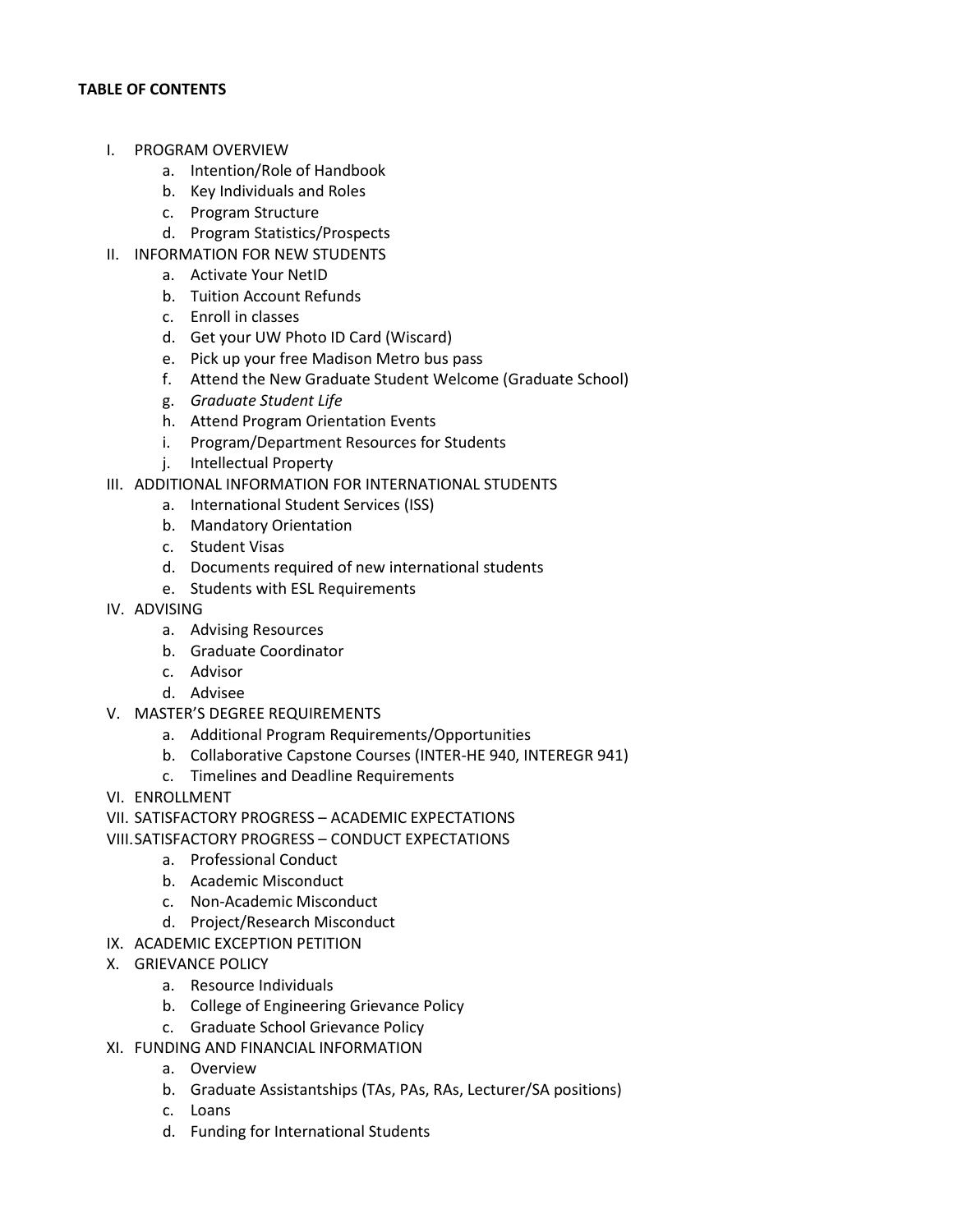## XII. PROFESSIONAL DEVELOPMENT AND CAREER PLANNING

- a. Local/Program Resources for Professional Development and Career Planning
- b. Campus-wide Resources for Professional Development
- c. Individual Development Plans (IDPs)
- XIII.OPPORTUNITIES FOR STUDENT INVOLVEMENT
	- a. Student Representation in Governance
	- b. Registered Student Organizations
	- c. Outreach and Community Connections
	- d. Engagement with the Graduate School

## XIV.STUDENT HEALTH AND WELLNESS

- a. Securing Health Insurance Coverage
- b. Disability Information
- c. Mental Health Resources On and Off Campus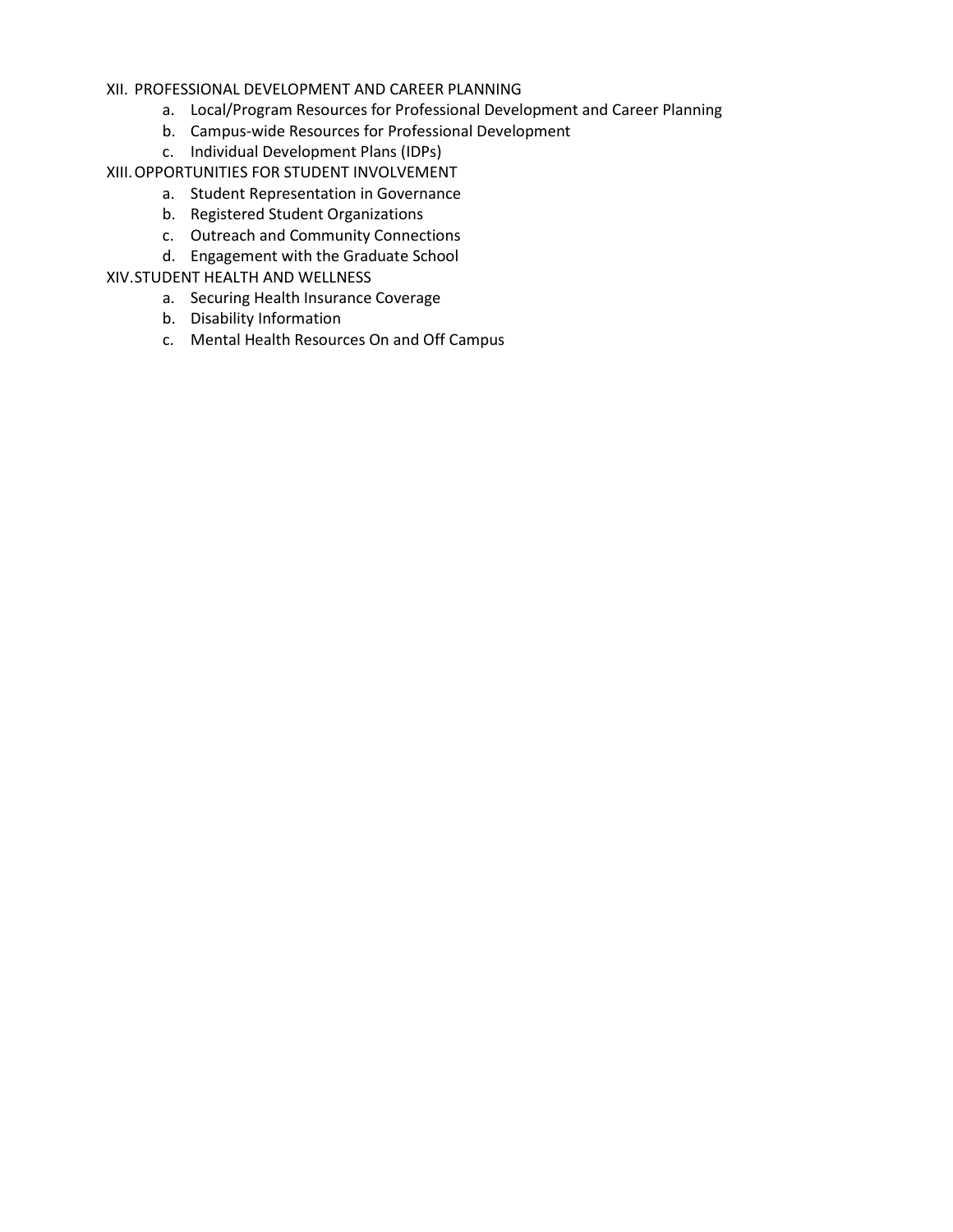# I. PROGRAM OVERVIEW

## **Intention/Role of Handbook**

This handbook is intended for graduate students who are pursuing Master of Science in Design + Innovation degree. The UW-Madison Graduate School is the ultimate authority for granting graduate degrees at the University. This program is administered under the authority of the Graduate School. The Graduate School's Academic Policies and Procedures provide essential information regarding general University requirements. The Graduate *Guide* references program-specific policies, rules and regulations as well as Graduate School-level policies regarding admission, coursework, the awarding of degrees and certificates, and the general criteria governing satisfactory progress in a degree program. Program authority to set degree requirements beyond the minimum required by the Graduate School lies with the Master of Science in Design + Innovation program. The policies described in this handbook have been approved by the program as a whole. Degrees and course requirements may change over time. However, students must meet the degree and course requirements that were in effect when they entered the program. In addition, administrative procedures and processes can change over time. Students are required to follow the procedures and processes listed in the current handbook, as well as those listed in the Graduate *Guide*. The information in this handbook should also be supplemented by individual consultation with your advisor so that individual needs/interests and all degree requirements are met. Additional information is available via the Department's website. Students may also wish to consult the Graduate School's website.

## **Key Individuals and Roles**

Please review the program webpage [\(https://mdi.wisc.edu/\)](https://mdi.wisc.edu/) for updated information regarding the following roles:

- Academic Director/Director of Graduate Studies
- Program Director/Director of Graduate Studies
- Graduate Coordinator/Advisor
- Steering Committee

#### **Program Structure**

The Master of Science in Design + Innovation program is an interdisciplinary degree combing engineering, human ecology, business, art, and user experience. It is a collaboration between the College of Engineering, School of Human Ecology, School of Business, the Art Department within the School of Education, and the Information School in the College of Letters and Science. The degree will prepare students to solve complex problems by providing them with a robust set of design thinking strategies and tools from multiple perspectives. Graduates will be equipped to work across disciplines and innovate in their respective field. The program has a steering committee consisting of representatives from each school and college. This program is considered to be face-toface with an emphasis on two hands-on capstone courses.

The program includes a graduate coordinator, program director, and academic program director. The academic program director currently also serves as the career specialist. Students enrolled in this program are not permitted to be concurrently enrolled in any other UW-Madison graduate or certificate program or obtain any campus funding position that offers tuition remission. UW-Madison is currently accredited by the National Association of Schools of Art and Design. It is anticipated that the program will become part of the National Association of Schools of Art and Design accreditation in the 2025-2026 academic year.

#### **Program statistics/prospects**

As this is the second cohort in this program, there are few program statistics and reports. Future statistics and reports may be found on the Graduate School Data webpage[: https://grad.wisc.edu/data/.](https://grad.wisc.edu/data/)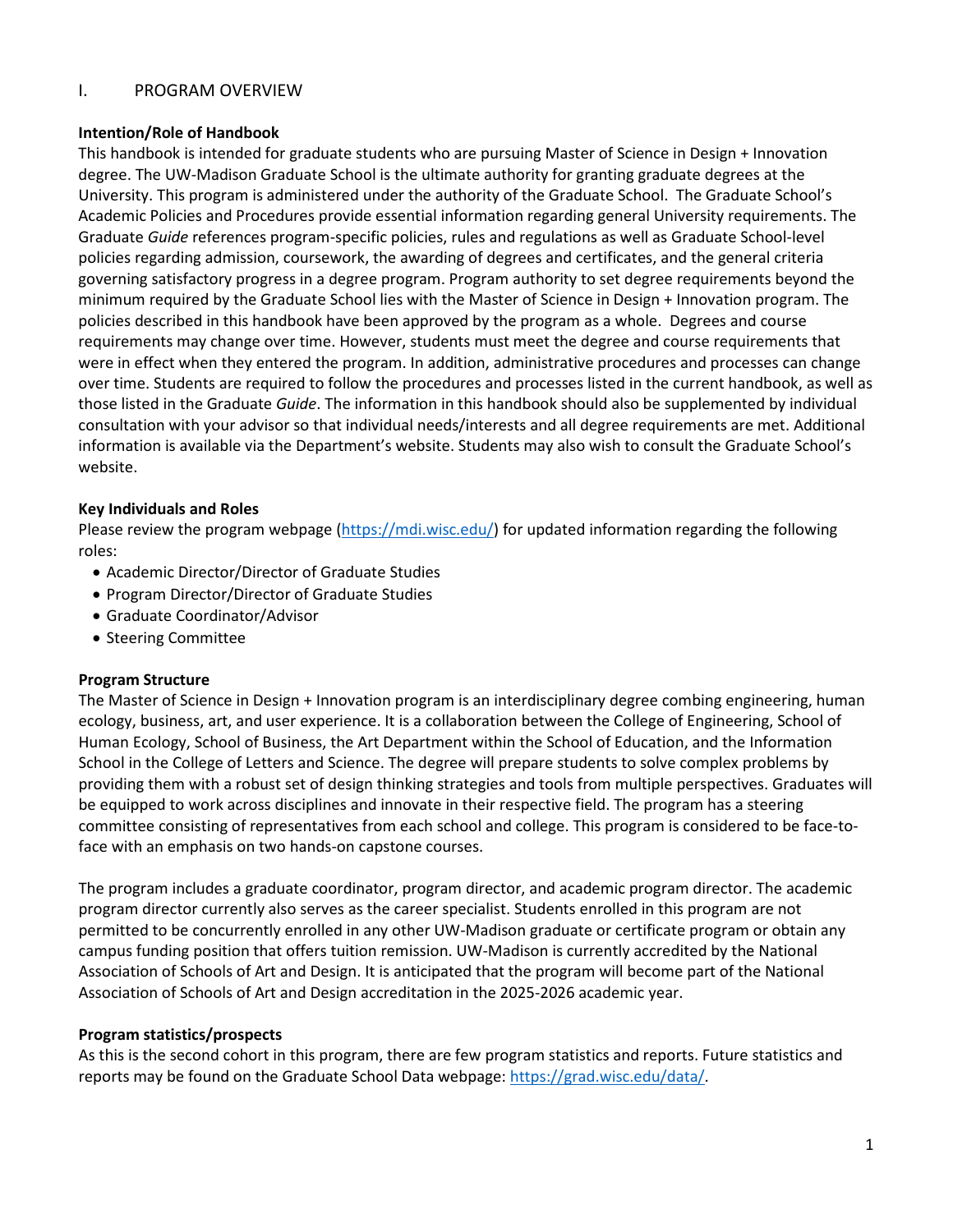# II. INFORMATION FOR NEW STUDENTS

#### **Activate your NetID**

You will need your NetID and password to access the My UW-Madison portal at [my.wisc.edu.](http://my.wisc.edu/) To activate your NetID click on the ACTIVATE NETID button from the My UW Madison login screen. Enter your 10 digit student campus ID number and birthdate. The NetID you create and password you enter are keys to your access to the MyUW portal, so make a record of it and keep it private. If you are unsure about your NetID and password, contact the [DoIT Help Desk](https://kb.wisc.edu/helpdesk/) at 608-264-4357.

## **Tuition Account Refunds**

Set up e-Refund for direct deposits of refunds that post to the bank account in 1-3 business days. Students may enroll and manage their eRefund status/bank information on their MyUW Student Center. Bursar's Office: [https://bursar.wisc.edu/.](https://bursar.wisc.edu/)

#### **Enroll in classes**

New students will receive an email from the Graduate Coordinator with information regarding enrollment. Office of the Registrar enrollment help: [https://registrar.wisc.edu/howto/.](https://registrar.wisc.edu/howto/)

## **Get your UW Photo ID Card (Wiscard)**

Get your UW ID card - Wiscard - photo taken at the Wiscard Office [\(wiscard.wisc.edu/contact.html\)](http://www.wiscard.wisc.edu/contact.html) in Union South, room 149, M-F 8:30 am - 5:00 pm. You must be enrolled and have valid identification, such as a valid driver's license, passport, or state ID) to get your photo ID.

#### **Pick up your free Madison Metro bus pass**

As a UW student, you can pick up a bus pass at no charge from the Memorial Union at the beginning of the fall and spring semesters. Visit the ASM Web site for more information on Madison Metro bus services: [https://www.asm.wisc.edu/resources/buspass/.](https://www.asm.wisc.edu/resources/buspass/) Be sure to bring your UW Photo ID card. Prerequisite: You must be enrolled.

#### **Attend the New Graduate Student Welcome, hosted by the Graduate School**

This event provides a great opportunity to mingle with Graduate School deans and staff, hear from a panel of current students about grad student life, learn about the many campus and community resources available to you, and meet other new graduate students from across campus. Learn more and register here: <https://grad.wisc.edu/new-students/>

#### *Graduate Student Life*

*Graduate Student Life* is published annually by the Graduate School and contains a wealth of essential information for new graduate student. It covers information about the city of Madison, student services, finances, employment, housing, transportation, shopping, local services, recreation, and healthy living. Check it out at <https://grad.wisc.edu/new-students/>

#### **Attend Program Orientation Event**

Program Orientation information will be sent in the new student email prior to the beginning of the first term.

# **Program Resources for Students**

- Master of Science in Design + Innovation program website: https://www.mdi.wisc.edu
- Engineering provides printers in the CAE labs listed [here,](https://www.cae.wisc.edu/labs/) which MDI students will have access to through their CAE account (provided to all students enrolled in an engineering degree program / course). For staff / instructors, the front desk of the Makerspace can help. If demand increases for students / instructors we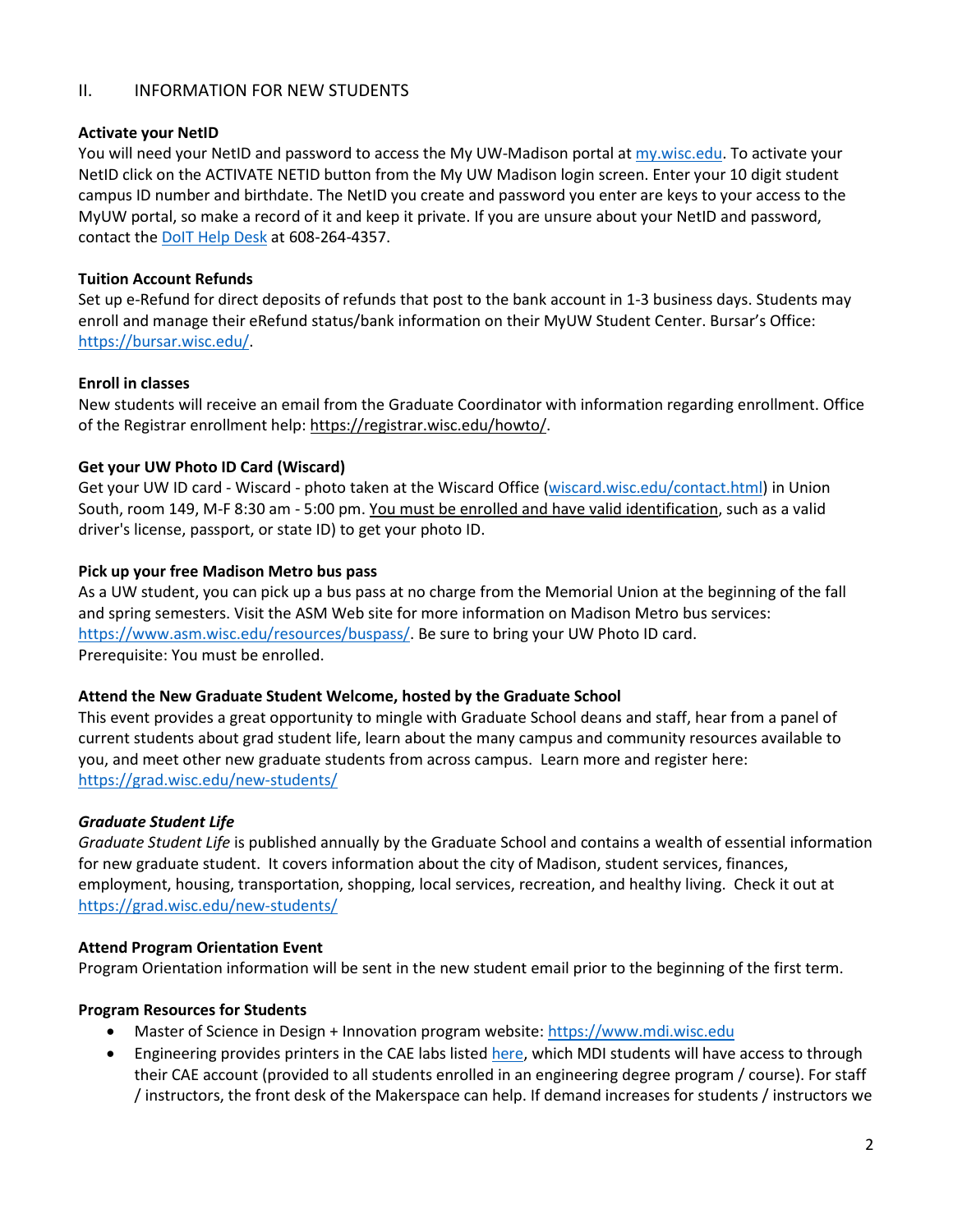can come up with a different plan (e.g. purchase a printer, ask CAE to add a printer to the Makerspace, etc.)

- IT support offered by the department / who to contact:<https://www.cae.wisc.edu/>
- For administrative / operations questions (reservations, space setup, etc.), please contact Maggie [\(mmmuldowney@wisc.edu\)](mailto:mmmuldowney@wisc.edu)
- Shop / tool questions (access, policies, procedures, etc), please contact Karl [\(kjwilliamso2@wisc.edu\)](mailto:kjwilliamso2@wisc.edu)
- Departmental mailing address to be used by students for professional correspondence, check with your advisor prior to use

UW Makerspace Attn: MDI Program 215Randall Ave Madison, WI, 53715

## **Intellectual Property**

Graduate students should seek to understand their rights and obligations related to intellectual property, including how patents and copyrights protect their work and when invention disclosure policies apply. This is especially important if there are special considerations related to external funding sources. The primary campus resource for intellectual property policy and information is the Office of the Vice Chancellor for Research and Graduate Education's website[, research.wisc.edu/intellectual-property.](https://research.wisc.edu/intellectual-property/) Additionally, the Graduate School Office of Professional Development maintains a collection of online resources [\(https://grad.wisc.edu/professional-development/\)](https://grad.wisc.edu/professional-development/) aimed at highlighting intellectual property topics of interest to graduate students.

## III. ADDITIONAL INFORMATION FOR INTERNATIONAL STUDENTS

#### **International Student Services (ISS)**

International Student Services (ISS) is your main resource on campus and has advisors who can assist you with visa, social and employment issues. Visit their website for more information at [iss.wisc.edu](http://www.iss.wisc.edu/) or to schedule an appointment.

# **Mandatory Orientation**

The U.S. Department of Homeland Security requires you to register with UW-Madison prior to starting your program of study in the United States. By completing the Immigration Check and attending International Student Orientation (a mandatory orientation program for new students), you will fulfill this obligation. Visit <https://iss.wisc.edu/orientation/#iso-steps> for more information, including orientation dates and registration steps.

#### **Student Visas**

Graduate Admissions issues the federal I-20 form for initial F-1 Visa procurement. Initial J-1 Visa document (DS-2019) is handled by [International Student Services](http://iss.wisc.edu/) (ISS). The Graduate Admissions office sometimes must collect financial information for the DS-2019, which is then forwarded to ISS. After the student is enrolled, all Visa matters are handled by ISS. After admission, all international students will be granted access to Terra Dotta by the International Student Services Office. Students will maintain their international documents through this system.

#### **Documents required of new international students**

Many students are admitted with a condition that they submit their final academic documents after arrival on campus. Please submit your documents to the admissions office at 232 Bascom Hall. The admissions requirements pag[e https://grad.wisc.edu/apply/requirements/](https://grad.wisc.edu/apply/requirements/) lists the documents required for each country.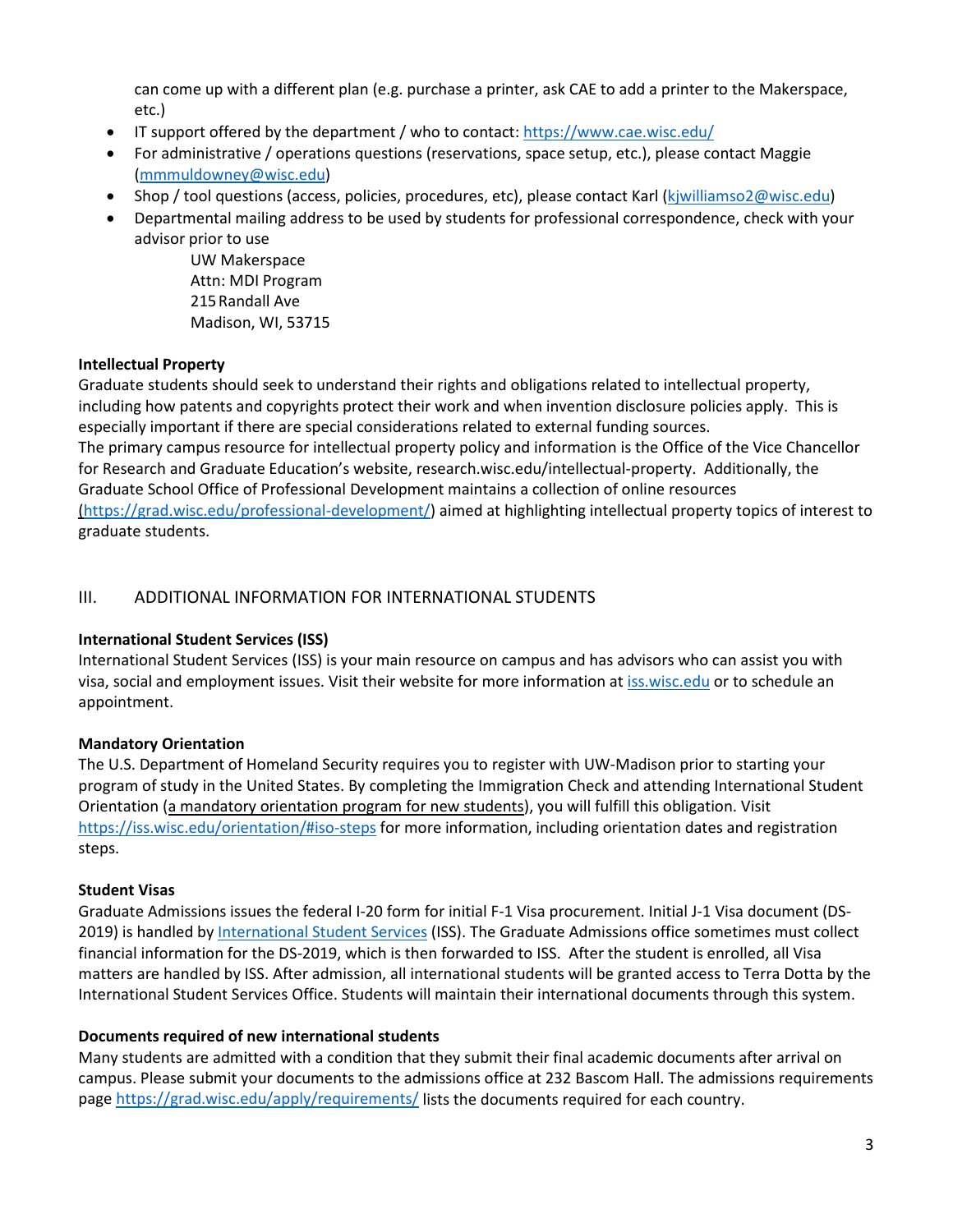## **Students with ESL requirements**

Any student who was admitted with a TOEFL score below 92, or an IELTS score below 7.0 will be required to take the English as a Second Language Assessment Test (ESLAT) [https://esl.wisc.edu/international](https://esl.wisc.edu/international-students/placement/)[students/placement/](https://esl.wisc.edu/international-students/placement/) and any required English course during their first semester.

# IV. ADVISING

## **Advising Resources**

Students should always reference the program's website, this Handbook, the Graduate School's website [\(grad.wisc.edu\)](file://GRAD-DATA.AD.WISC.EDU/GRAD/Shared/Education/Academic%20Planning/Handbook/www.grad.wisc.edu), and the Graduate School's Academic Policies and Procedures [\(https://grad.wisc.edu/academic](https://grad.wisc.edu/academic-policies/)[policies/\)](https://grad.wisc.edu/academic-policies/) for answers on various program-related questions.

## **Graduate Coordinator**

When students need further clarification on any of these policies or procedures they should contact the Graduate Program Coordinator. The Graduate Program Coordinator may often play a role in tracking the student's progress toward degree completion, assisting with course selection and academic planning, issues including satisfactory academic progress, academic deadlines, graduation completion, programrelated forms, advising/course holds and permissions, and course offerings.

#### **Advisor**

Advisors in the Master of Science in Design + Innovation program are assigned to students. Students may see their official advisor listed in MyUW. (The official advisor is entered in the Student Information System (SIS) by the graduate program coordinator.) The advisors will assist the student with course selection, career questions, and general guidance.

#### **Advisee**

Since the advisor's role can vary, students should discuss roles and expectations with their advisors. It is the advisee's responsibility to learn and understand degree requirements, satisfactory progress requirements, and ask for assistance when needed.

Both the student and the advisor have a responsibility to make their expectations clear to each other.

# V. MASTER'S DEGREE REQUIREMENTS

## **Please refer to the** [Graduate Guide](http://guide.wisc.edu/graduate/) **for program basics such as curriculum/specializations, credits and courses, and learning outcomes or learning goals.**

- Students in the Master of Science in Design + Innovation program are not eligible for any type of campus funded/employment positions that include tuition remission, including Assistantships (research, teaching, project) greater than or equal to 33% time.
- Tuition for the Master of Science in Design + Innovation program for the Summer 2021, Fall 2021, and Spring 2022 is \$1600 per credit plus fees. This program does not use residency for tuition purposes.
- Specific courses may also include additional course related fees. If a course has an additional fee, that information will be listed in the Course Search & Enroll app.

#### **Additional Program Resources**

- Graduate Guide:<https://guide.wisc.edu/graduate/>
- Graduate School Current Student resources:<https://grad.wisc.edu/current-students/>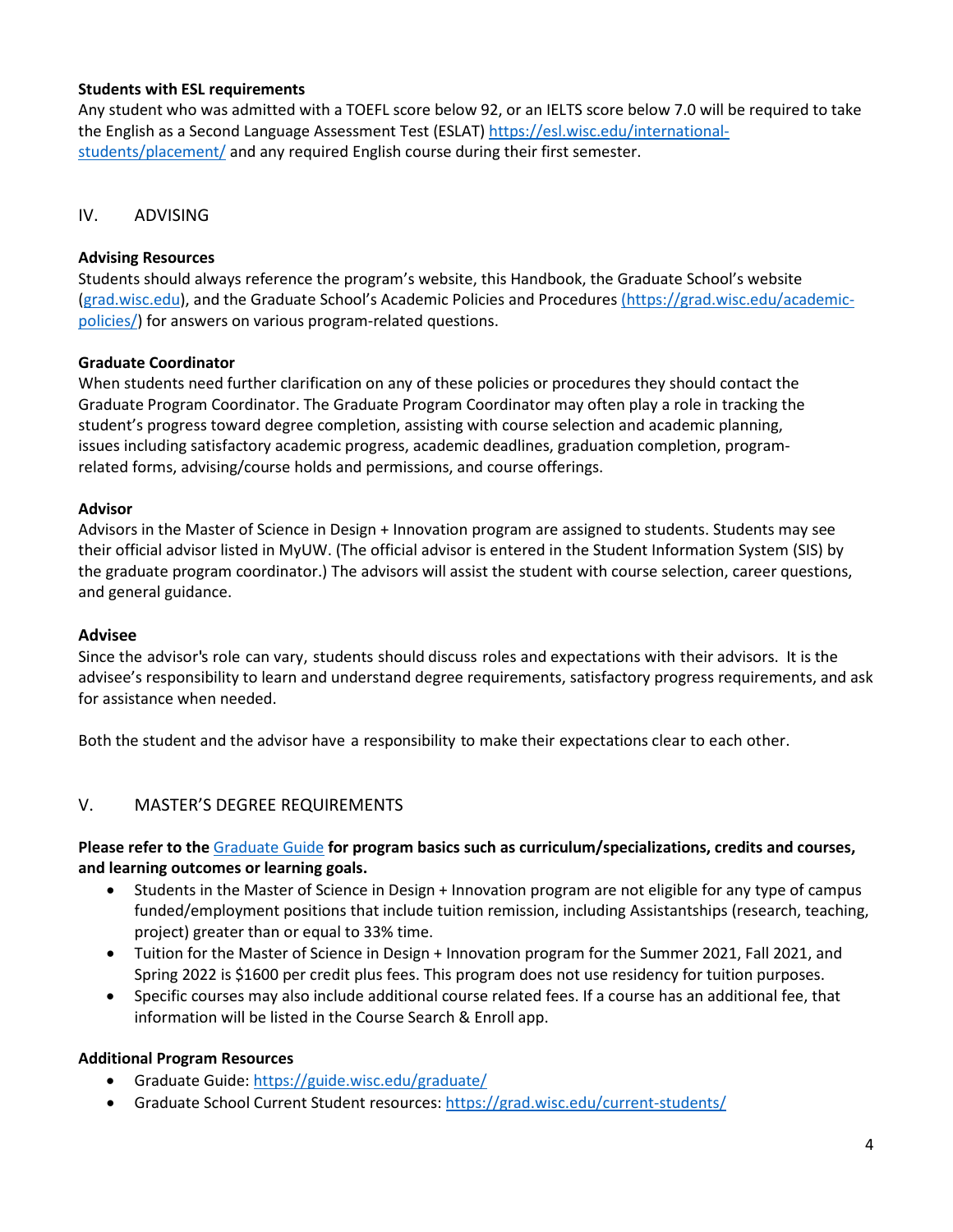- Graduate School policies: [https://grad.wisc.edu/academic-policies/.](https://grad.wisc.edu/academic-policies/) These are minimum policies. The Master of Science in Design + Innovation program may have more stringent policies and additional policies.
- Individual Development Plan (IDP): Visit [grad.wisc.edu/pd/idp](https://grad.wisc.edu/professional-development/individual-development-plan/) if interested in creating an IDP.

## **Collaborative Capstone Courses (INTER-HE 940, INTEREGR 941)**

The collaborative capstone courses allow students to apply what they have learned in their core and elective coursework through projects with real-world clients. As such, in these two courses:

- Students will work with partner organizations on active, real-world projects. These projects will be chosen by the MDI program staff to advance student learning and career readiness.
- Partner organizations may require students to sign non-disclosure or intellectual property agreements in order to maintain confidentiality while students work on a project. These agreements will be vetted by the College of Engineering or the School of Human Ecology to follow fair and student-centric practices.
	- o Signing any agreement is students' choice.
	- o Prior to being asked to sign any agreements, Capstone instructors will explain the details of the project and the partner organization arrangement (NDA, IP, etc.) with students and answer questions.
	- $\circ$  If students choose not to sign course agreements, they will not work on the partner organization project. Instead, students will work with the Capstone instructors to create or choose an alternative project with the equivalent learning potential.
	- $\circ$  Students should discuss project questions or concerns with instructors as soon as possible in order to align milestones with class and independent work.

#### **Timelines and Deadline Requirements**

The MS Design + Innovation program begins in summer term, which aligns with the "4-week session" when accessing the UW-Madison Academic Calendar [\(https://secfac.wisc.edu/academic-calendar/\)](https://secfac.wisc.edu/academic-calendar/). For Summer 2021, classes start on May 17, 2021. **Please note that undergraduate degrees must be conferred before starting the MDI program.**

This program is designed to be a full-time, 12-month, 3 term program (Summer, Fall, and Spring).

- Students in the program may extend the length of the program to 4 terms with advisor approval. The core courses must be taken in order and as planned in the curriculum. Completion of specialization electives may be extended into a 4<sup>th</sup> term.
- Program deadlines/time limits; Graduate School deadlines/time limits (including graduation deadlines: <https://grad.wisc.edu/current-students/masters-guide/> at the bottom of the page)

#### VI. ENROLLMENT

#### **Enrollment Requirements**

The Graduate School's policy on enrollment requirements is as posted at [https://grad.wisc.edu/documents/enrollment-requirements/.](https://grad.wisc.edu/documents/enrollment-requirements/) The Master of Science in Design + Innovation expects all students to enroll in and complete the core courses in the format specified in the curriculum. Specialization electives may be moved around to accommodate the student.

#### **Auditing Courses**

Graduate School policy on Auditing Courses may be found at: [https://grad.wisc.edu/documents/auditing](https://grad.wisc.edu/documents/auditing-courses/)[courses/.](https://grad.wisc.edu/documents/auditing-courses/)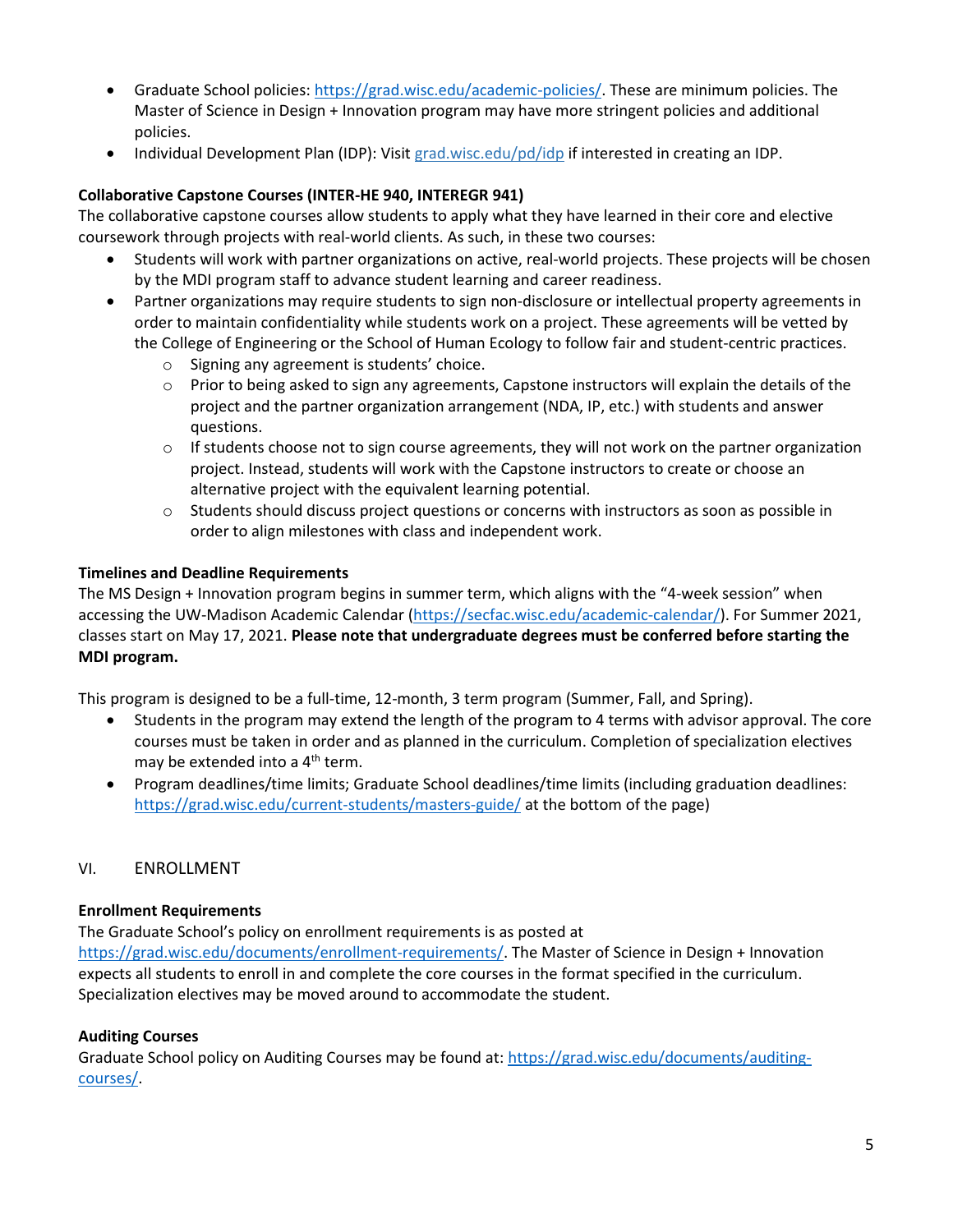#### **Continuous Enrollment**

Graduate School policy on Continuous Enrollment may be found at: [https://grad.wisc.edu/documents/continuous-enrollment-requirement/.](https://grad.wisc.edu/documents/continuous-enrollment-requirement/)

## **Prior Coursework/Transfer Policies:**

The Master of Science in Design + Innovation program prior coursework policies are as follows. To meet the program minimum residency credit requirement (se[e Guide\)](https://guide.wisc.edu/graduate/engineering-college-wide/design-plus-innovation-ms/#requirementstext), students are required to successfully complete a minimum of 16 credits (out of 30 required degree credits) at UW-Madison, while in graduate student status.

#### **Undergraduate Credits Earned at UW-Madison**

With advisor approval, up to 6 credits numbered 300 or above may be counted toward the degree specialization areas (not the core degree requirements). These credits may be counted toward the minimum graduate coursework (50%) requirement if they are in courses numbered 700 or above. No credits may be counted toward the minimum graduate residence credit requirement. Coursework earned five or more years prior to admission to a master's degree is not allowed to satisfy requirements.

## **Undergraduate Credits from all other institution**

Undergraduate credits are not permitted to be used in the Master of Science in Design + Innovation program.

#### **Graduate Program Credits earned in other UW-Madison Graduate Programs**

With advisor approval: a) Students with an earned UW-Madison MS degree, may be permitted to use up to 7 credits toward the MS in Design + Innovation program. Students without an MS degree, but have completed MS credits, may be permitted to use up to 12 credits in the MS in Design + Innovation program. c) Students with PhD credits or an earned PhD degree, may be permitted to use up to 12 credits in the MS in Design + Innovation program. *(Students must comply with the UW-Madison Double Degree Policy: [https://policy.wisc.edu/library/UW-1205.](https://policy.wisc.edu/library/UW-1205))*

#### **Graduate Program Credits earned at other Institutions**

Previously earned graduate credits are not permitted to be used in the Master of Science in Design + Innovation program.

# **Special Student Credits: UW-Madison**

With program approval, and payment of the difference in tuition, students are allowed to count up to 15 credits of coursework numbered 300 or above taken as a UW–Madison Special student toward the minimum graduate residence credit requirement and the minimum graduate degree credit requirement. These credits may be counted toward the minimum graduate coursework (50%) requirement if they are in courses numbered 700 or above. Coursework earned five or more years prior to admission is not allowed to satisfy requirements.

# **MAD-UX Certificate Credits:**

With program approval, and payment of the difference in tuition, students are allowed to count up to 9 credits from the MAD-UX Certificate. Courses must be 300 level or above, earned "B" or better grade, and earned less than 5 years prior to the start of the MS in Design + Innovation program.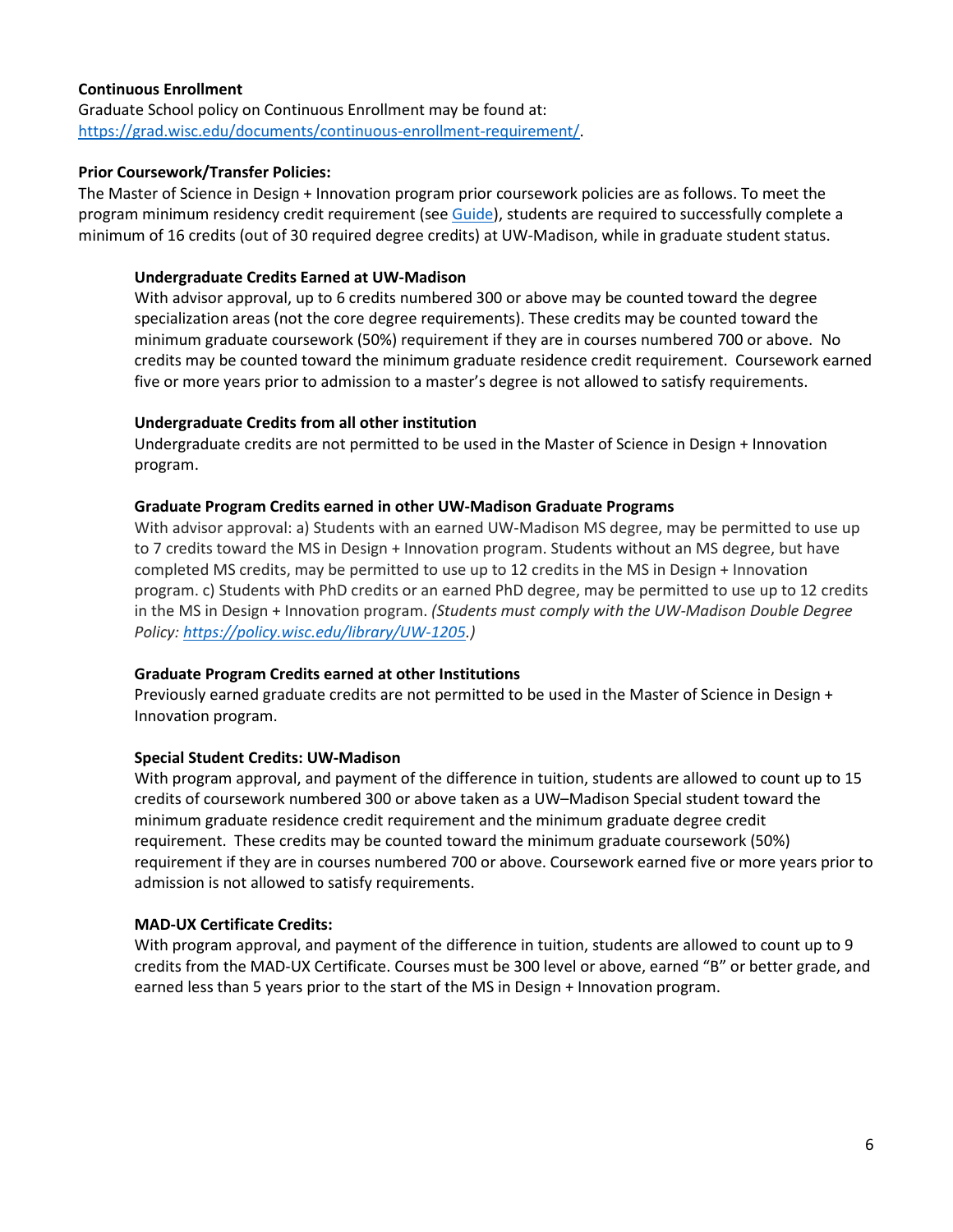# VII. SATISFACTORY PROGRESS – ACADEMIC EXPECTATIONS

Please refer to th[e Academic Policies and Procedures webpage](https://new.grad.wisc.edu/academic-policies/) for Graduate School minimum requirements, and the [Graduate Guide](http://guide.wisc.edu/graduate/) for program-specific requirements, including course grades, GPA, attendance, milestone completion, incomplete grade resolution, and continuous enrollment.

Students in the Master of Science in Design + Innovation program are required to maintain a minimum 3.0 term GPA and a minimum 3.0 cumulative GPA. Any student not meeting either or both of these requirements is subject to removal from the program. It is the student responsibility to discuss course and GPA issues with their advisor prior to failure to meet the term and/or cumulative GPA requirements.

Students are required to enroll in the required core courses, in the order and term, as stated by their graduate program coordinator/advisor per the requirements of their cohort curriculum. Students are expected to complete the Master of Science in Design + Innovation program in the one calendar year set forth in the curriculum. On an individual basis, the program may permit students to extend the length of the program by altering when specialization electives are taken. To discuss this option, students should speak with their graduate coordinator/advisor.

# VIII. SATISFACTORY PROGRESS - CONDUCT EXPECTATIONS

## **Professional Conduct**

Please note that programs are allowed to hold more stringent policies regarding conduct for their students. General university policy regarding conduct (including academic integrity and nonacademic misconduct) may be found at: [https://conduct.students.wisc.edu/.](https://conduct.students.wisc.edu/)

All students are expected to adhere to the highest standards of professional behavior and ethics. Students should avoid even an appearance of improper behavior or lack of ethical standards while in Graduate School at UW-Madison, in all professional settings, and in their personal lives. Students should conduct themselves according to the standards expected of members of the profession to which the student aspires. Concerns about infractions of Professional Conduct may be effectively handled informally between the instructor/advisor and the student. If a resolution is not achieved, a graduate program representative may be included in the discussion. Separate and apart from a violation of Professional Conduct, a student may face University disciplinary action with regard to the same action. Students are responsible for reading the information here as well as the information published on all the relevant web sites. Lack of knowledge of this information does not excuse any infraction.

- 1. Professional Ethics: Students shall show respect for a diversity of opinions, perspectives and cultures; accurately represent their work and acknowledge the contributions of others; participate in and commit to related opportunities; aim to gain knowledge and contribute to the knowledge base of others; understand the UW Student Code of Conduct; represent their profession and the program; and strive to incorporate and practice disciplinary ideals in their daily lives. Resumes/CVs must reflect accurate information.
- 2. Honesty and Integrity: Students shall demonstrate honesty and integrity as shown by their challenging of themselves in academic pursuits; honesty and ethics in projects/research and IRB applications—including honesty in interpretation of data, commitment to an unbiased interpretation of academic and professional endeavors; and the need to document project/research activities, protect subject/client confidentiality and applicable regulations. Students shall follow-through and pull their weight in group activities and understand where collaboration among students is or is not allowed; not plagiarize others or past work (self-plagiarism), cheat, or purposefully undermine the work of others; and avoid conflicts of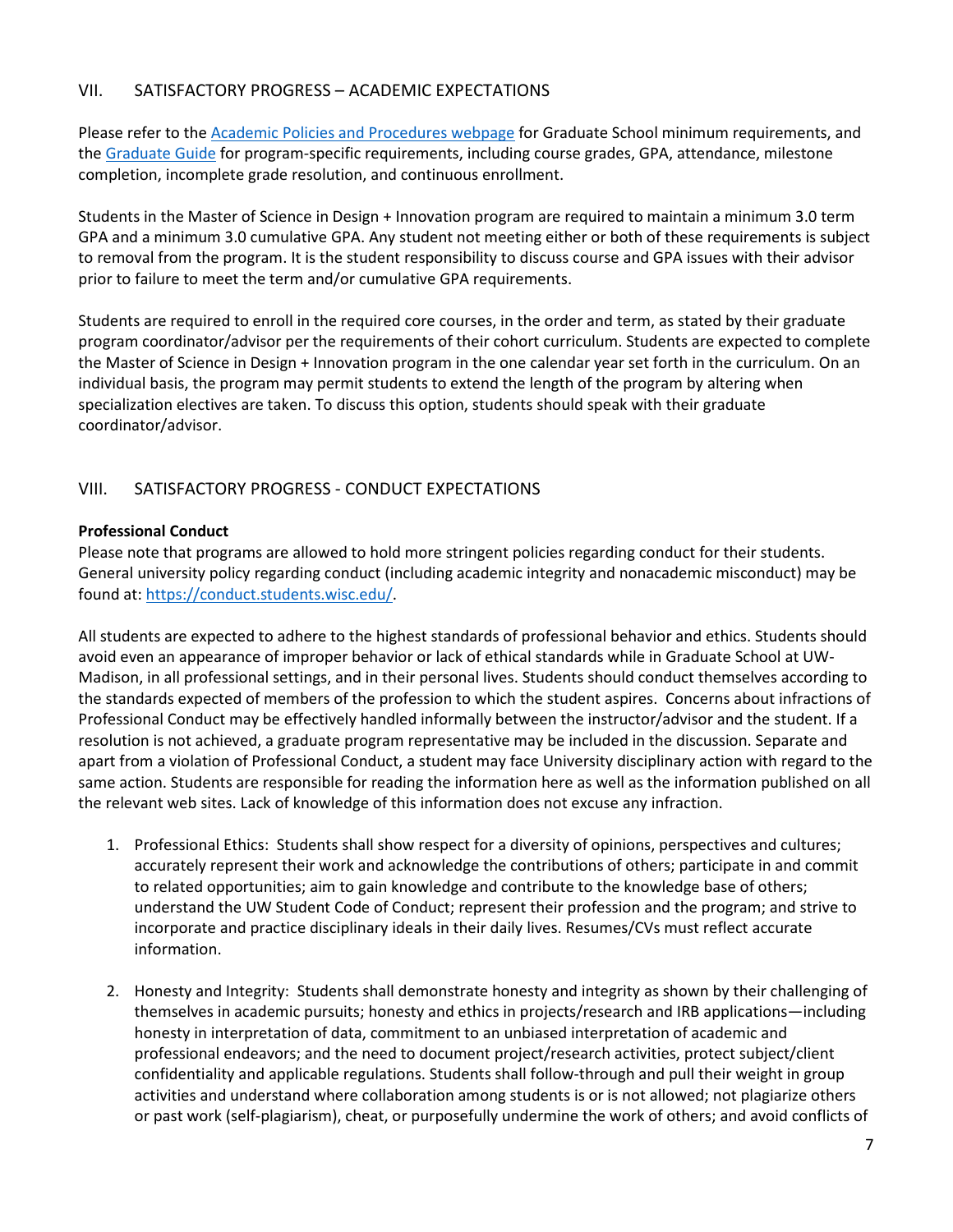interest for the duration of their time in the program. As a professional, honesty and integrity also extends to personal behavior in life outside of the academic setting by realizing that students are representatives of the program, UW-Madison, and the profession as a whole.

- 3. Interpersonal and Workplace Relationships: Students shall interact with peers, faculty, staff and those they encounter in their professional capacity in a manner that is respectful, considerate, and professional. This includes and is not limited to attending all scheduled meetings, honoring agreed upon work schedules, being on-time and prepared for work/meetings, contributing collaboratively to the team, keeping the lines of communication open, offering prompt response to inquiries, and employing respectful use of available equipment/technology/resources. Chronic or unexplained absences are unprofessional in the workplace and could be grounds for termination or removal of funding. To facilitate the free and open exchange of ideas, any criticism shall be offered in a constructive manner, and the right of others to hold different opinions shall be respected.
- 4. Commitment to Learning: Students are expected to meet their educational responsibilities at all times. Be actively prepared for class and be ready for questions and answers. Be on time for every class and always show courtesy during class or if you have to leave class early. If possible, students should notify the instructor at least one day in advance of a planned absence. Students who are unable to attend class are responsible for finding out what occurred that day and should not expect instructors to give them individual instruction. Recognizing that the pursuit of knowledge is a continuous process, students shall show commitment to learning by persevering despite adversity and seeking guidance in order to adapt to change. Students shall strive for academic excellence and pursue and incorporate all critique, both positive and negative, in the acquisition of knowledge in order to understand and respect the community in which they work.
- 5. Professional Appearance: Students shall convey a positive, professional appearance in order to represent the program in a dignified manner. Appearance includes a person's dress, hygiene, and appropriate etiquette/protocols for the environment (including safety protocols and protective clothing in environments that require them).

This graduate program, the Graduate School, and the Division of Student Life all uphold the UW-System policies and procedures in place for academic and non-academic misconduct. In addition, graduate students are held to the same standards of responsible conduct of research/projects as faculty and staff. Furthermore, unprofessional behavior towards clients/subjects, faculty, staff, peers and public are significant issues in the evaluation and promotion of students. In turn, we hold expectations for the highest level of academic integrity and expect professional, ethical, and respectful conduct in all interactions. Students may be disciplined or dismissed from the graduate program for misconduct or disregard for professional conduct expectations regardless of their academic standing in the program. Separate and apart from a violation of Professional Conduct, a student may face University disciplinary action with regard to the same action. Students are responsible for reading the information here as well as the information published on all the relevant web sites. Lack of knowledge of this information does not excuse any infraction.

# **Academic Misconduct**

Academic misconduct is an act in which a student (UWS 14.03(1)):

- 1. seeks to claim credit for the work or efforts of another without authorization or citation;
- 2. uses unauthorized materials or fabricated data in any academic exercise;
- 3. forges or falsifies academic documents or records;
- 4. intentionally impedes or damages the academic work of others;
- 5. engages in conduct aimed at making false representation of a student's academic performance; or
- 6. assists other students in any of these acts.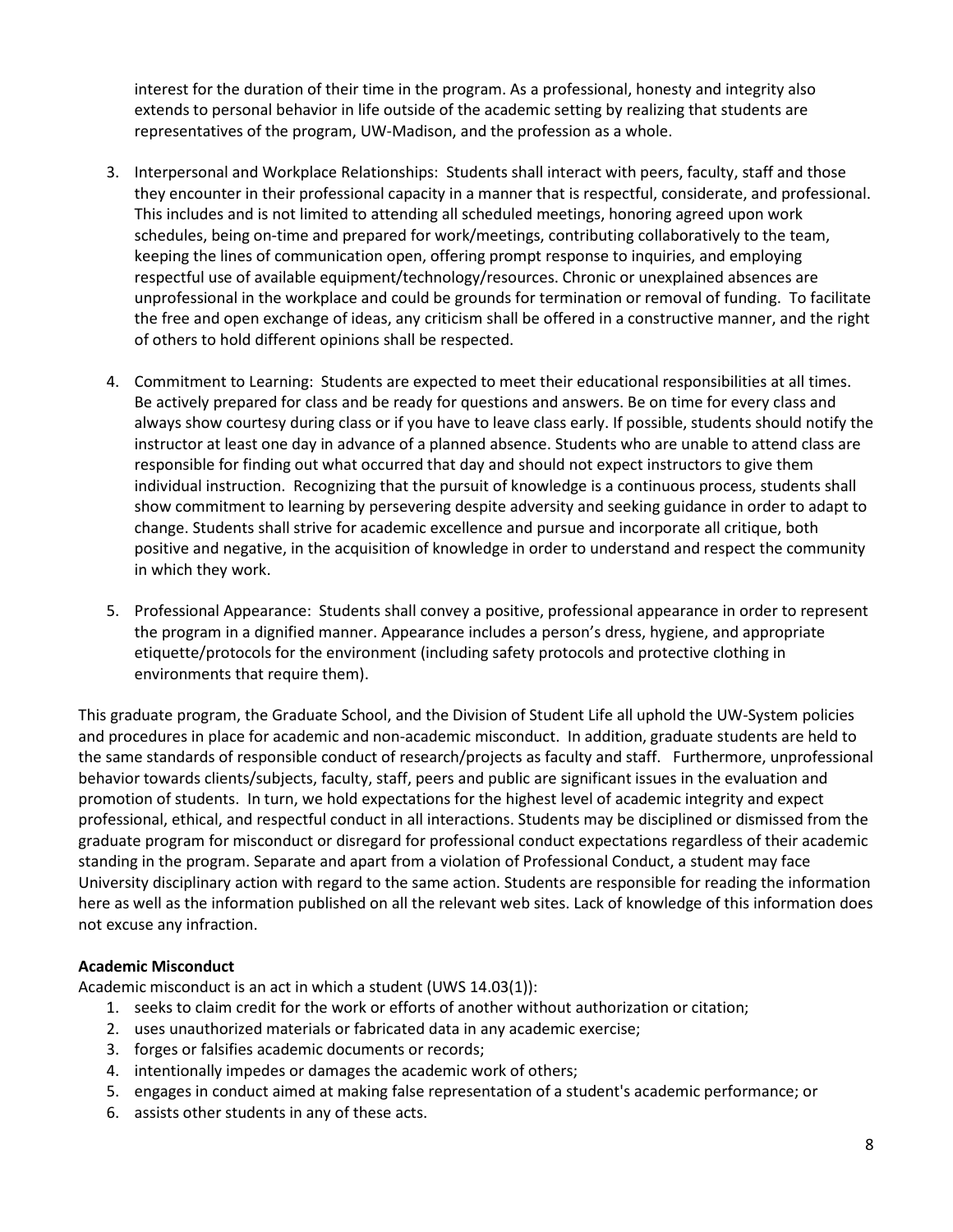Examples of academic misconduct include but are not limited to:

- 1. cutting and pasting text from the Web without quotation marks or proper citation;
- 2. paraphrasing from the Web without crediting the source;
- 3. using notes or a programmable calculator in an exam when such use is not allowed;
- 4. using another person's ideas, words, or research and presenting it as one's own by not properly crediting the originator;
- 5. stealing examinations or course materials;
- 6. changing or creating data in a lab experiment;
- 7. altering a transcript;
- 8. signing another person's name to an attendance sheet;
- 9. hiding a book knowing that another student needs it to prepare for an assignment;
- 10. collaboration that is contrary to the stated rules of the course; or
- 11. tampering with a lab experiment or computer program of another student.

Additional information regarding Academic Misconduct:

Graduate School Policy & Procedure: Misconduct, Academic: [https://grad.wisc.edu/documents/misconduct](https://grad.wisc.edu/documents/misconduct-academic/)[academic/](https://grad.wisc.edu/documents/misconduct-academic/)

Dean of Students Office: Information for Students: Why should I know about academic misconduct? How do I avoid academic misconduct? What happens if I engage in academic misconduct? What should I do If I know a classmate is cheating? <https://conduct.students.wisc.edu/academic-integrity/> (near bottom)

Dean of Students Office: Academic Misconduct Flowchart: <https://conduct.students.wisc.edu/documents/academic-misconduct-flow-chart/>

University of Wisconsin System: Chapter UWS 14: Student Academic Disciplinary Procedures: [https://docs.legis.wisconsin.gov/code/admin\\_code/uws/14](https://docs.legis.wisconsin.gov/code/admin_code/uws/14)

# **Non-Academic Misconduct**

The university may discipline a student in non-academic matters in the following situations:

- 1. for conduct which constitutes a serious danger to the personal safety of a member of the university community or guest;
- 2. for stalking or harassment;
- 3. for conduct that seriously damages or destroys university property or attempts to damage or destroy university property, or the property of a member of the university community or guest;
- 4. for conduct that obstructs or seriously impairs university-run or university-authorized activities, or that interferes with or impedes the ability of a member of the university community, or guest, to participate in university-run or university-authorized activities;
- 5. for unauthorized possession of university property or property of another member of the university community or guest;
- 6. for acts which violate the provisions of UWS 18, Conduct on University Lands;
- 7. for knowingly making a false statement to any university employee or agent on a university-related matter, or for refusing to identify oneself to such employee or agent;
- 8. for violating a standard of conduct, or other requirement or restriction imposed in connection with disciplinary action.

Examples of non-academic misconduct include but are not limited to:

1. engaging in conduct that is a crime involving danger to property or persons, as defined in UWS 18.06(22)(d);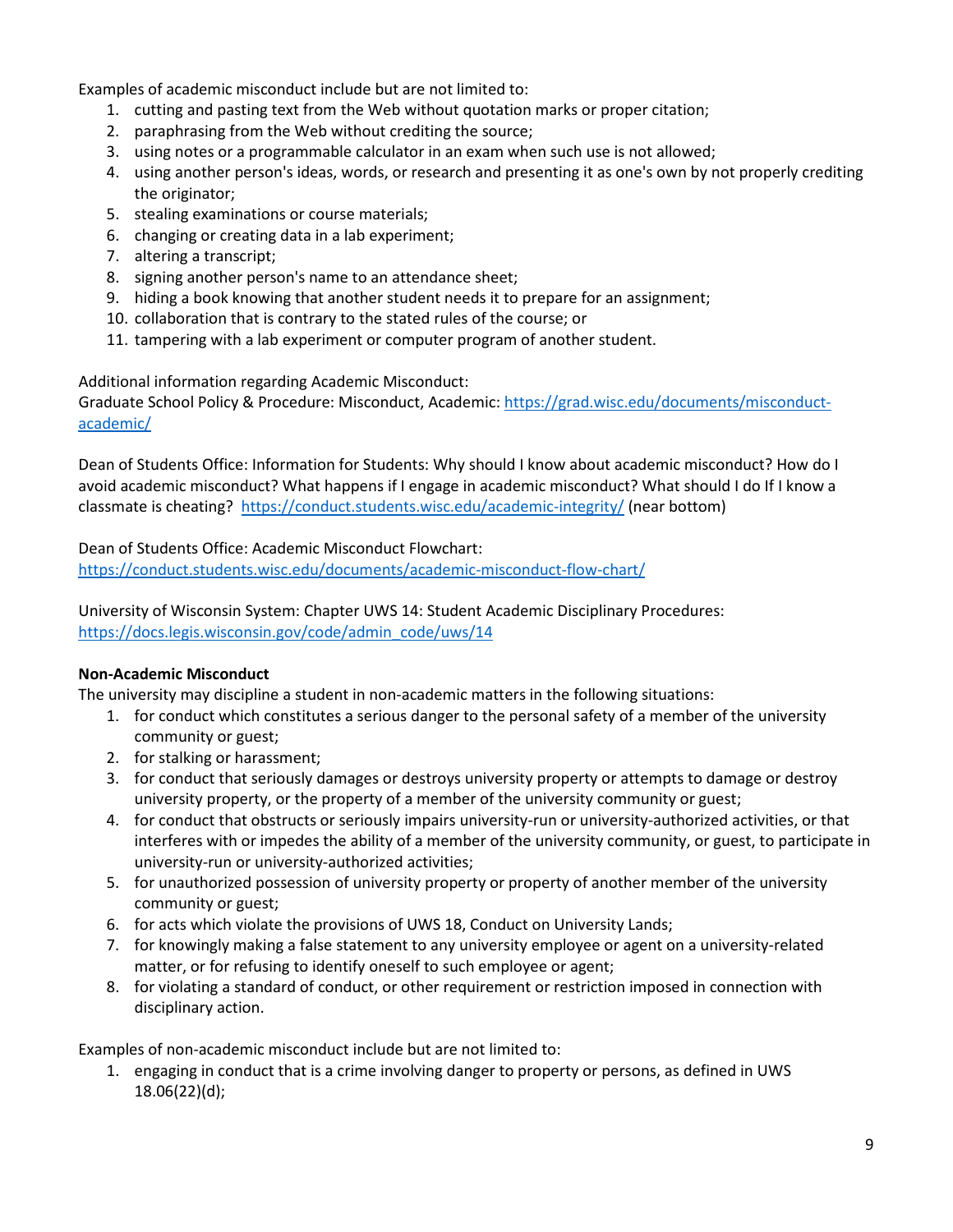- 2. attacking or otherwise physically abusing, threatening to physically injure, or physically intimidating a member of the university community or a guest;
- 3. attacking or throwing rocks or other dangerous objects at law enforcement personnel, or inciting others to do so;
- 4. selling or delivering a controlled substance, as defined in 161 Wis. Stats., or possessing a controlled substance with intent to sell or deliver;
- 5. removing, tampering with, or otherwise rendering useless university equipment or property intended for use in preserving or protecting the safety of members of the university community, such as fire alarms, fire extinguisher, fire exit signs, first aid equipment, or emergency telephones; or obstructing fire escape routes;
- 6. preventing or blocking physical entry to or exit from a university building, corridor, or room;
- 7. engaging in shouted interruptions, whistling, or similar means of interfering with a classroom presentation or a university-sponsored speech or program;
- 8. obstructing a university officer or employee engaged in the lawful performance of duties;
- 9. obstructing or interfering with a student engaged in attending classes or participating in university-run or university-authorized activities;
- 10. knowingly disrupting access to university computing resources or misusing university computing resources.

#### Additional information regarding Non-Academic Misconduct

Graduate School Academic Policies & Procedures: Misconduct, Non-Academic: <https://grad.wisc.edu/documents/misconduct-nonacademic/>

Dean of Students Office: Non-Academic Misconduct Standards Statement: <https://conduct.students.wisc.edu/nonacademic-misconduct/>

Dean of Students Office: Non-Academic Misconduct Process <https://conduct.students.wisc.edu/nonacademic-misconduct/nonac-procedures/>

University of Wisconsin System: Chapter UWS 17: Student Non-Academic Disciplinary Procedures: [https://docs.legis.wisconsin.gov/code/admin\\_code/uws/17](https://docs.legis.wisconsin.gov/code/admin_code/uws/17)

University of Wisconsin System: Chapter UWS 18: Conduct on University Lands: [https://docs.legis.wisconsin.gov/code/admin\\_code/uws/18](https://docs.legis.wisconsin.gov/code/admin_code/uws/18)

#### **Project/Research Misconduct**

Much of graduate education is carried out not in classrooms, but in laboratories and other research venues, often supported by federal or other external funding sources. Indeed, it is often difficult to distinguish between academic misconduct and cases of research misconduct. Graduate students are held to the same standards of responsible conduct of research/projects as faculty and staff. The Graduate School is responsible for investigating allegations of research misconduct. This is often done in consultation with the Division of Student Life as well as with federal and state agencies to monitor, investigate, determine sanctions, and train about the responsible conduct of research. For more information, contact the Associate Vice Chancellor for Research Policy, 333 Bascom Hall, (608) 262-1044.

Please see section on "Misconduct Reporting" for further information on reporting research misconduct of others. Here are links for additional information regarding Research Misconduct and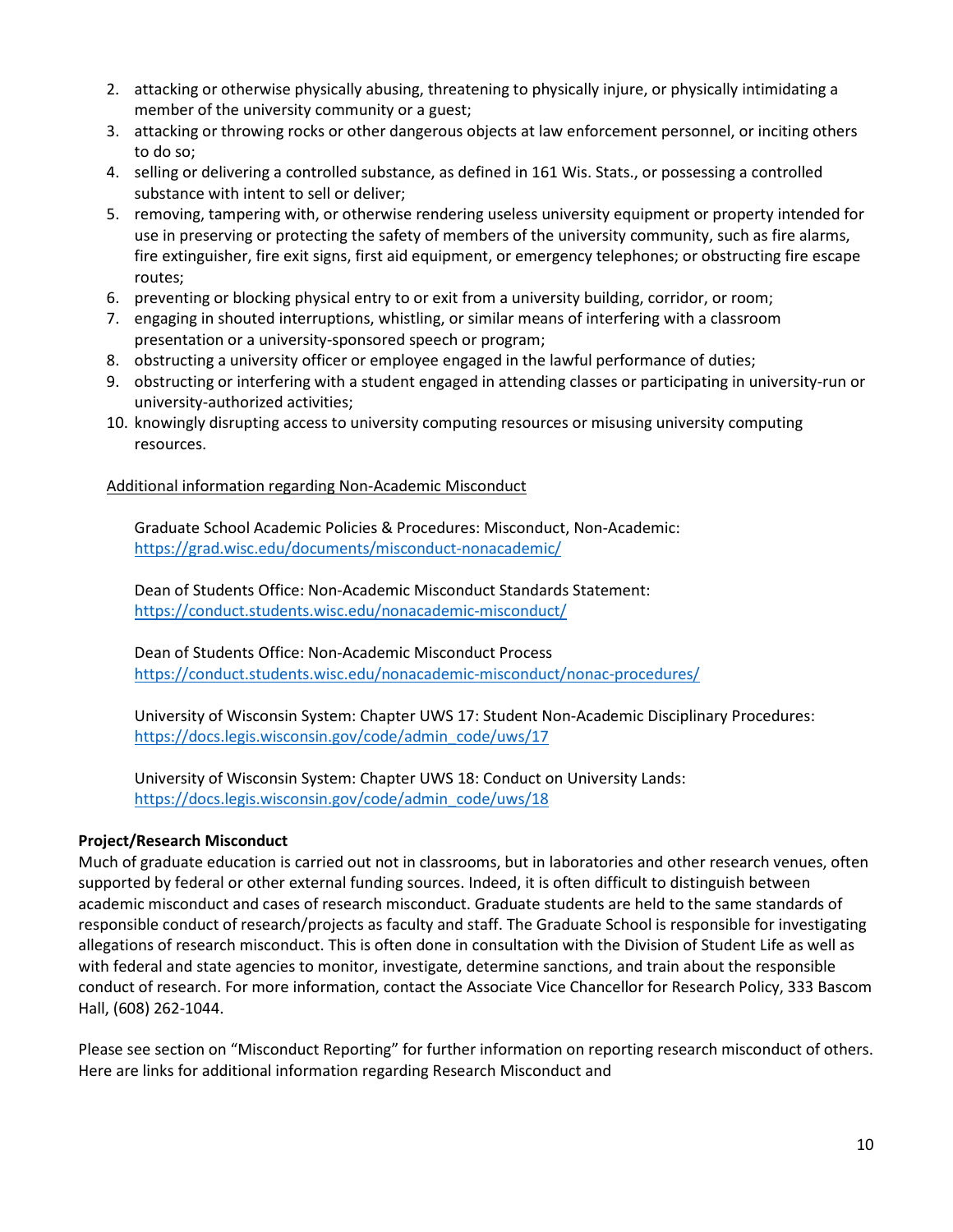Responsible Conduct: Graduate School Policies & Procedures: Responsible Conduct of Research <https://grad.wisc.edu/documents/responsible-conduct-of-research/>

Office of the Vice Chancellor for Research and Graduate Education's - Office of Research Policy: Introduction & Guide to Resources on Research Ethics: [research.wisc.edu/respolcomp/resethics/](https://research.wisc.edu/respolcomp/resethics/)

Office of the Vice Chancellor for Research and Graduate Education's Office of Research Policy: Policies, Responsibilities, and Procedures: Reporting Misconduct [kb.wisc.edu/gsadminkb/page.php?id=34486](http://kb.wisc.edu/gsadminkb/page.php?id=34486)

Office of the Vice Chancellor for Research and Graduate Education's Office of Research Policy: Policies, Responsibilities, and Procedures: Responsible Conduct of Research Resources

# IX. ACADEMIC EXCEPTION PETITION

Academic exceptions are considered on an individual case by case basis and should not be considered a precedent. Deviations from normal progress are highly discouraged, but the program recognizes that there are in some cases extenuating academic and personal circumstances. Petitions for course exceptions/substitutions or exceptions to the Satisfactory Progress Expectations (academic or conduct) shall be directed to the Director of Graduate Studies or Graduate Coordinator. The following procedures apply to all petitions:

- 1. The specific requirement/rule/expectation pertinent to the petition must be identified.
- 2. The student's academic advisor must provide written support for the petition.
- 3. All course work substitutions and equivalencies will be decided by appropriate area-group faculty or curriculum chair.

More generally, the program, may grant extensions to normal progress requirements for students who face circumstances (similar to tenure extensions) as noted in university regulations, this includes childbirth, adoption, significant responsibilities with respect to elder or dependent care obligations, disability or chronic illness, or circumstances beyond one's personal control. Where warranted, the petition should provide good evidence of plans and ability to return to conformance with the standard and to acceptably complete the program. The normal extension will be one semester; anything beyond this will be granted *only in the event of highly extraordinary circumstances.* Extensions will be granted formally with a note of explanation to be placed in the student's file.

# X. GRIEVANCE POLICY

There are two options for grievance polices and procedures that apply to students in the Master of Science in Design + Innovation program. Links and policy information for both follow. Additionally, there are several resource individuals you may contact if you would like to discuss these policies or have questions.

# **a. Resource Individuals**

Chris Brace, College of Engineering Assistant Dean for Graduate Student Services: [clbrace@wisc.edu](mailto:clbrace@wisc.edu) Elaine Goetz, Graduate Student Assistance Specialist[, egoetz2@wisc.edu](mailto:egoetz2@wisc.edu) Sara Hladilek, Student Services Coordinator, [shladilek@wisc.edu](mailto:shladilek@wisc.edu) Michelle Kwasny, Academic Director, [mkwasny@wisc.edu](mailto:mkwasny@wisc.edu) Lee DeBaillie, Program Director[, debaillie@wisc.edu](mailto:debaillie@wisc.edu)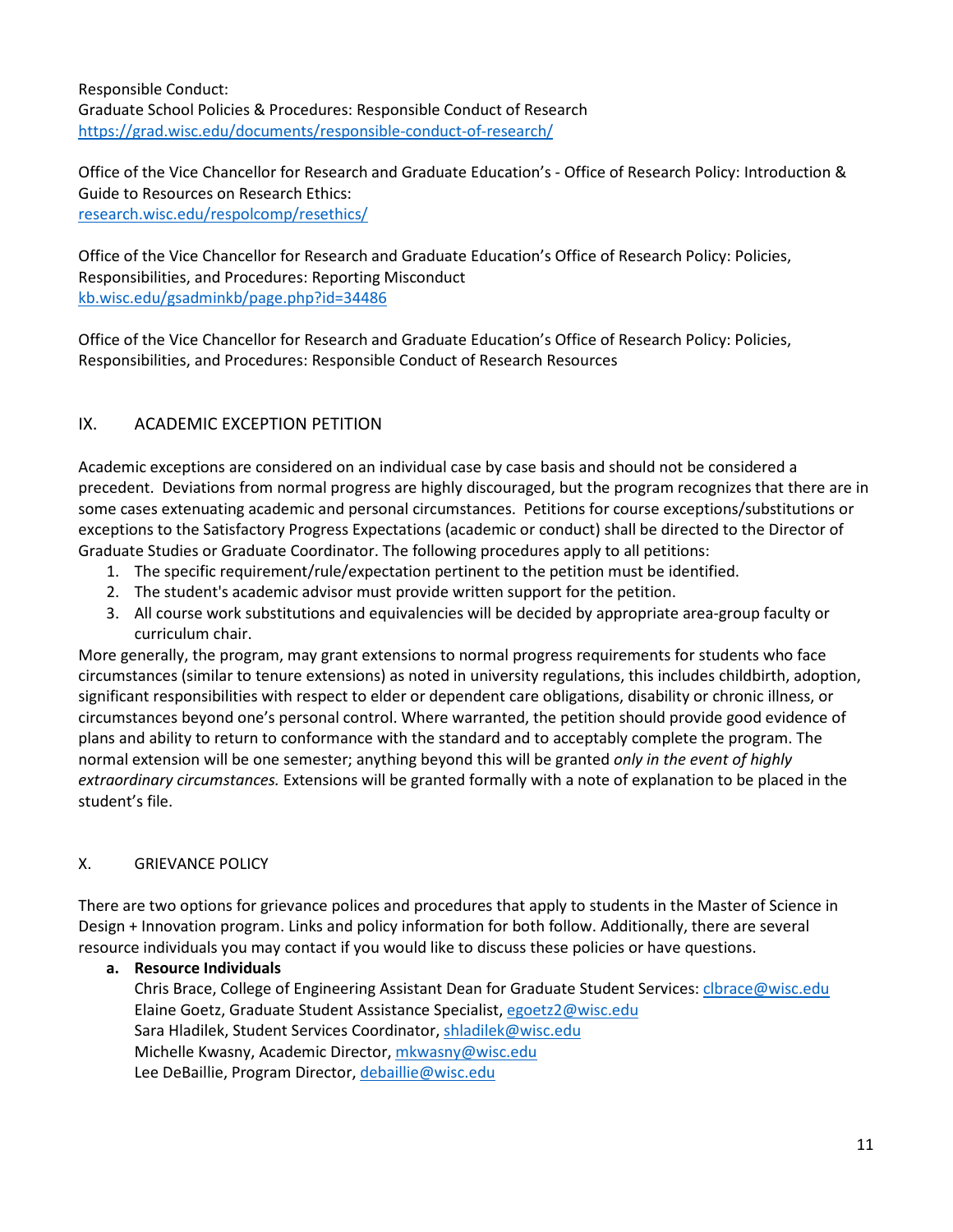## b. **College of Engineering Grievance Policy**

*(The Master of Science in Design + Innovation program is academically housed in the College of Engineering and as such this policy applies to all MDI students.)*

The policy may be reviewed here: [https://www.engr.wisc.edu/academics/student-services/academic](https://www.engr.wisc.edu/academics/student-services/academic-advising/policies-and-procedures/)[advising/policies-and-procedures/.](https://www.engr.wisc.edu/academics/student-services/academic-advising/policies-and-procedures/) Please review this webpage for any policy updates and additional information.

## How Can I File A Grievance?

In compliance with Title IX regulations, the College of Engineering has a grievance procedure to handle student complaints. Students should follow these steps until a resolution is achieved:

- 1. Attempt to resolve the grievance directly with the individual involved.
- 2. If that approach seems unsatisfactory, and the grievance involves a teaching assistant (TA), consult the professor in charge of the course.
- 3. If necessary, discuss the grievance with the appropriate department chair.
- 4. The next level involves the academic dean. Undergraduate students should contact Manuela Romero in 2620 Engineering Hall or at [mromero@wisc.edu.](mailto:romero@engr.wisc.edu?Subject=Message%20from%20the%20COE%20website) Graduate students should contact Chris Brace in 2640 Engineering Hall or at [clbrace@wisc.edu.](mailto:clbrace@wisc.edu)
- 5. All students have the right to appeal to the dean of the college, Ian Robertson, 608/262-3482, if they feel their case has not been justly handled by another dean.

Only a few grievances are really serious and difficult to resolve. In these instances, the dean seeks a solution that, as best as can be determined, is appropriate, just, legal and in the best interests of all concerned.

## **c. Graduate School Grievance Policy**

Please review this webpage for the policy and additional information: [https://grad.wisc.edu/documents/grievances-and-appeals/.](https://grad.wisc.edu/documents/grievances-and-appeals/)

# XI. FINANCIAL INFORMATION

#### **Overview**

Students in the Master of Science in Design + Innovation may be eligible to seek out hourly positions both onand off- campus. Students may seek out positions through th[e UW-Madison Student Job Center.](https://studentjobs.wisc.edu/)

# **Graduate Assistantships (TAs, PAs, RAs, Lecturer [SA] positions)**

Students in the Master of Science in Design + Innovation program are not eligible for any of these types of campus positions that include tuition remission (equal to or greater than 33% time).

#### **Loans**

The Office of Student Financial Aid (OSFA) [\(https://financialaid.wisc.edu/\)](https://financialaid.wisc.edu/) assists graduate students whose personal and family resources are not adequate to cover the expenses involved in attending the University of Wisconsin-Madison. The office also provides counseling to help students manage their money effectively, information on other potential sources of financial assistance (such as employment), debt management counseling, and small short-term loans for emergency situations.

The Dean of Students Office additionally provides short term loans through its Crisis Loan initiative [\(https://doso.students.wisc.edu/services/crisis-loan/\)](https://doso.students.wisc.edu/services/crisis-loan/).

# **Funding for International Students**

"Most F-1 and J-1 students at UW-Madison are eligible to work on- and off- campus at different times during their studies. Students are responsible for following the regulations that govern international student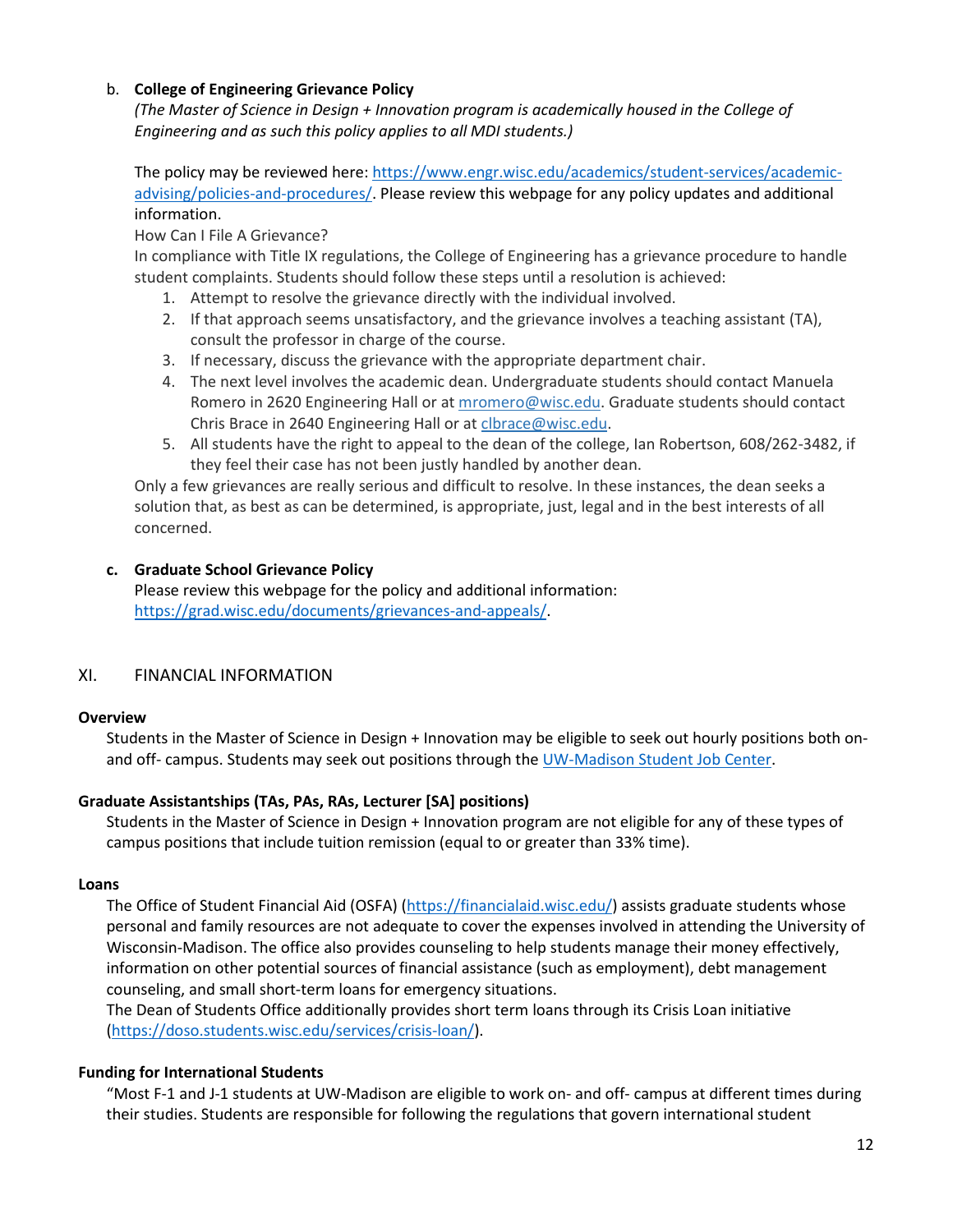employment benefits, such as getting approval before starting any off-campus position." (iss.wisc.edu/employment/). More information about student employment may be found at the International Student Services webpage and office: [https://iss.wisc.edu/.](https://iss.wisc.edu/)

# XII. PROFESSIONAL DEVELOPMENT AND CAREER PLANNING

UW-Madison offers a wealth of resources intended to enrich your graduate studies and enhance your professional skills. Starting your very first term on campus, it is expected that you will take full advantage of the career and professional development resources that best fit your needs and support your goals. Since our alumni thrive not only in academia but also in industry, corporate, government, and non-profit arenas, we strive to be intune, holistic, and innovative our approach to meeting the diverse professional development needs of our students. By actively participating in these professional development opportunities, you will build the skills needed to succeed academically at UW-Madison and to thrive professionally in your chosen career.

## **Local Resources for Professional Development and Career Planning**

- Handshake:<https://ecs.wisc.edu/handshake/>
	- $\circ$  Handshake allows UW-Madison students explore career events, jobs, and internships.
- College of Letters & Science SuccessWorks Career Fair: [https://successworks.wisc.edu/career-internship](https://successworks.wisc.edu/career-internship-fairs/)[fairs/](https://successworks.wisc.edu/career-internship-fairs/)
- College of Engineering Career Fair:<https://ecs.wisc.edu/students/career-fairs/>
- Graduate School Professional Development:<https://grad.wisc.edu/professional-development/>

# **Campus-wide Resources for Professional Development**

In addition to opportunities at the local level, the **Graduate School Office of Professional Development** provides direct programming in the areas of career development and skill building, and also serves as a clearing house for professional development resources across campus. The best way to stay informed is to watch for the weekly newsletter from OPD, **GradConnections Weekly**, and to visit the webpage<https://grad.wisc.edu/uw-events/> for an up-to-date list of events. For example, typical topics covered throughout the year are:

- Individual Development Plans (IDPs)
- Planning for academic success
- Communication skills
- Grant writing
- Teaching
- Mentoring
- Research ethics
- Community engagement
- Entrepreneurship
- Career exploration: academic, non-profit, industry, government, etc.
- Job search support

Be sure to keep a pulse on programs offered by the following campus services as well.

- Writing Center [writing.wisc.edu/](http://www.writing.wisc.edu/)
- Grants Information Collectio[n grants.library.wisc.edu/](http://grants.library.wisc.edu/)
- Student Technology Training (STS) [sts.doit.wisc.edu/](http://sts.doit.wisc.edu/)
- Delta Progra[m delta.wisc.edu](http://www.delta.wisc.edu/)
- UW Center for the Humanitie[s humanities.wisc.edu](http://humanities.wisc.edu/)
- Morgridge Entrepreneurial Bootcamp [https://bus.wisc.edu/degrees-programs/non-business](https://bus.wisc.edu/degrees-programs/non-business-majors/morgridge-entrepreneurial-bootcamp)[majors/morgridge-entrepreneurial-bootcamp](https://bus.wisc.edu/degrees-programs/non-business-majors/morgridge-entrepreneurial-bootcamp)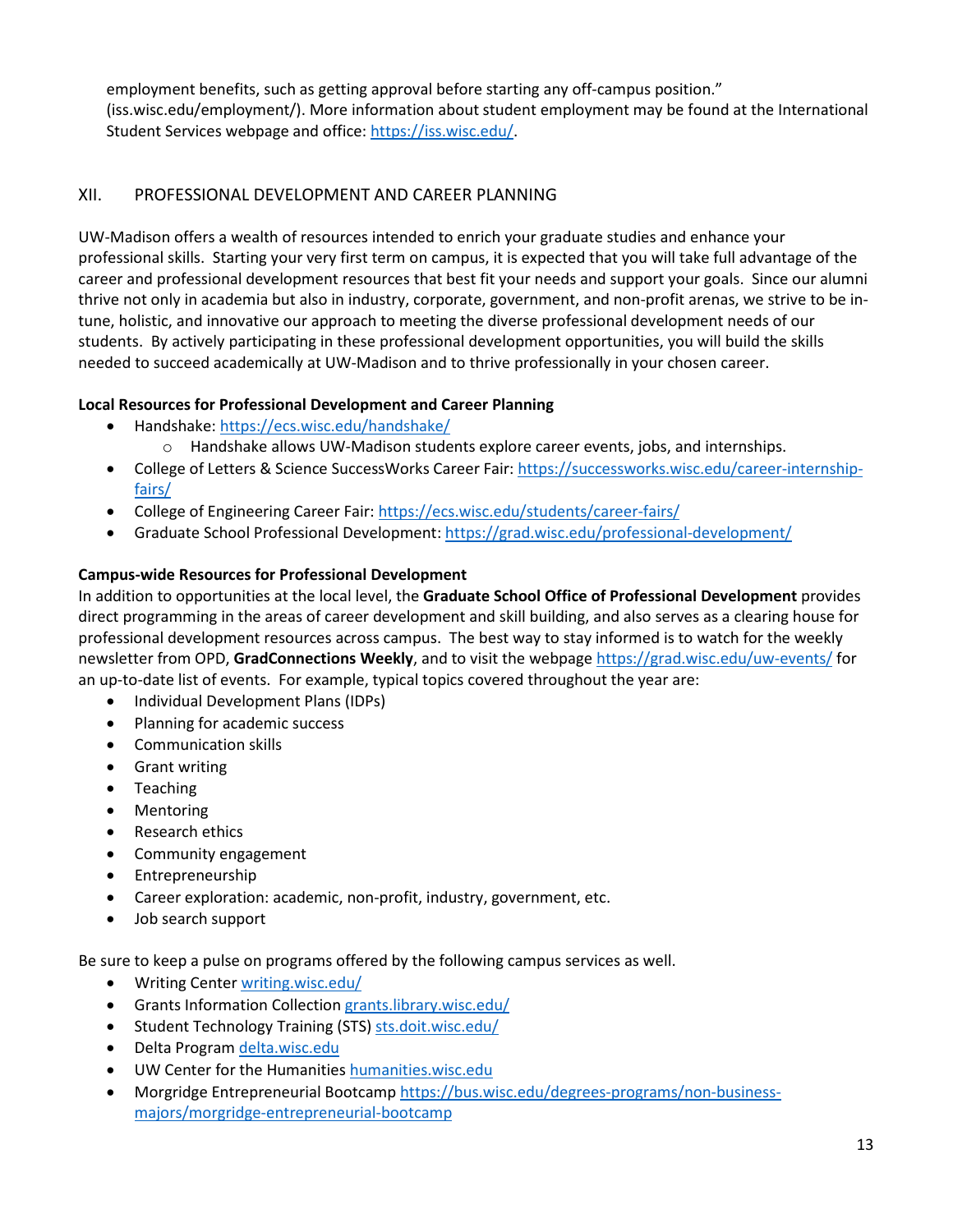#### **Individual Development Plans**

The Graduate School webpage<https://grad.wisc.edu/professional-development/individual-development-plan/> offers a collection of IDP resources to support graduate students. The university recommends the use of IDPs for all graduate students, and requires their use for all postdoctoral researchers and graduate students supported by National Institutes of Health (NIH) funding.

As you begin your Graduate School career, an Individual Development Plan (IDP) is an essential tool to help you:

- 1) Assess your current skills and strengths
- 2) Make a plan for developing skills that will help you meet your academic and professional goals
- 3) Communicate with your advisors and mentors about your evolving goals and related skills.

The IDP you create is a document you will want to revisit again and again, to update and refine as your goals change and/or come into focus, and to record your progress and accomplishments. It also serves to start – and maintain – the conversation with your faculty advisor about your career goals and professional development needs.

The onus to engage in the IDP process is on you, although your mentor, PI, or others may encourage and support you in doing so. The IDP itself remains private to you, and you choose which parts to share with which mentors. Through the IDP process, you may decide to identify various mentors to whom you can go for expertise and advice.

We recommend using one of the following two IDP tools, or a more specific IDP tool that your program or training grant has developed. Each tool will include a self-assessment of skills, interests, and values; goal-setting guidelines; and reference to skill building and career exploration resources.

#### *IDP tool for all graduate students and postdocs*

UW-Madison IDP template, which includes instructions and examples, is flexible and appropriate for all disciplines.<https://grad.wisc.edu/professional-development/individual-development-plan/>

#### *IDP tool for sciences and engineering*

For graduate students in the natural sciences and engineering, the American Association for the Advancement of Science (AAAS) online tool "myIDP" provides a comprehensive set of materials and exercises that will guide you through the process of self-assessment, career exploration, goal-setting, and implementation of your plan. Set up a free account and create and monitor your IDP at [myidp.sciencecareers.org.](http://myidp.sciencecareers.org/)

# XIII. OPPORTUNITIES FOR STUDENT INVOLVEMENT

As a graduate student at UW-Madison, you have a multitude of opportunities to become involved on campus and in your academic discipline. This involvement enhances your academic, professional, and social development.

#### **Student Representation in Governance**

**Associated Students of Madison (ASM) -** The Associated Students of Madison (ASM) is composed of roughly 50 elected or appointed students, 50 student employees, 12 professional staff members, and 200 student appointees on committees that hold legal rights to recommend university policies, budgets, and candidates for UW employment. ASM allocates approximately \$51 million in segregated university fees each year and is responsible for management of the Student Activity Center, distribution of the student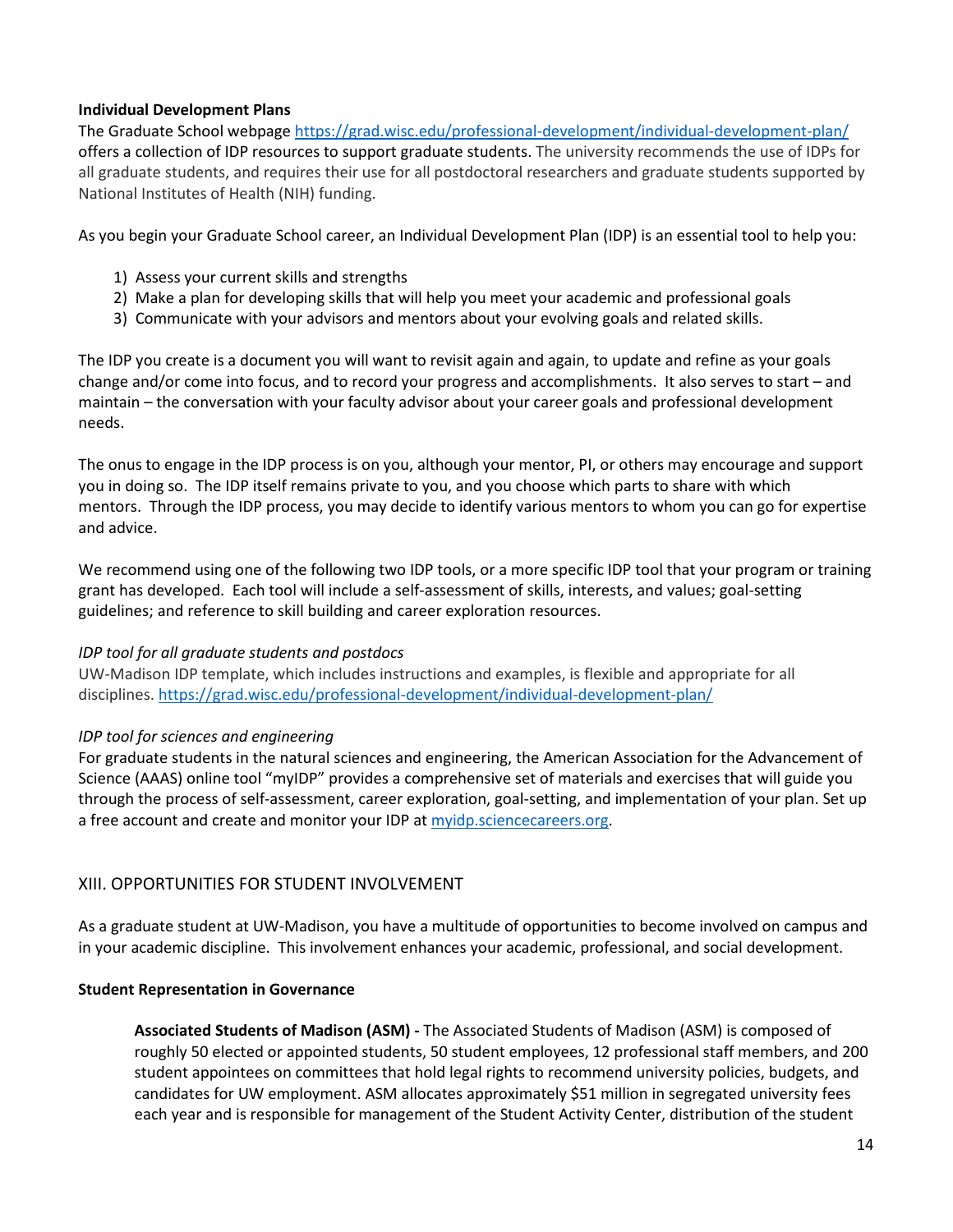bus pass, and the day to day operations of StudentPrint. ASM is not a Registered Student Organization. The roles of ASM can be divided into three categories: direct action, governance, and service. Learn more here[: asm.wisc.edu/](http://www.asm.wisc.edu/)

#### **Registered Student Organizations**

There are more than 750 student organizations on campus. The best way to seek out current organizations is to visit the **Center for Leadership and Involvement** (CFLI) website, [cfli.wisc.edu,](http://www.cfli.wisc.edu/) and visit the Registered Student Organization directory. This list will not include unregistered student organizations, and you may find that there are groups in your department that you would like to get involved with as well. If you are interested in officially registering an organization you are involved, you must register at cfli.wisc.edu. Once registered through CFLI, your organization is eligible for funding from ASM, and your group can reserve rooms in the Union and access other resources.

#### **Outreach and Community Connections**

The Wisconsin Idea is the principle that education should influence and improve people's lives beyond the university classroom. For more than 100 years, this idea has guided the university's work. Learn how you can get involved at [wisc.edu/public-service/.](http://www.wisc.edu/public-service/)

The Morgridge Center for Public Service connects campus with community through service, active civic engagement, community-based learning and research, and more. Explore opportunities a[t morgridge.wisc.edu/.](http://www.morgridge.wisc.edu/)

#### **Engagement with the Graduate School**

The Graduate School facilitates opportunities by which graduate students can interact with and provide feedback to leadership on important graduate education topics. Emai[l graduateschooldean@grad.wisc.edu](mailto:graduateschooldean@grad.wisc.edu) to find out more.

The Graduate School's Multicultural Graduate Network, part of the Office of Diversity, Inclusion, and Funding, hosts events throughout the year that specifically target underrepresented and marginalized graduate students and their allies. Students interested in being part of such a campus-with community of diverse graduate students should visit<https://grad.wisc.edu/diversity/multicultural-graduate-network/> for additional information. Underrepresented graduate students interested in engaging with others from similar academic programs should also explore opportunities to connect with their local Graduate Research Scholar community (https://grad.wisc.edu/funding/graduate-research-scholars/).

## XIV. STUDENT HEALTH AND WELLNESS

UW-Madison has a holistic resource for all things wellness called "UWell". The site includes information and opportunities for wellness for your work/school, financial, environmental, physical, emotional, spiritual, and community. Go to [uwell.wisc.edu/](http://uwell.wisc.edu/)

Students who pay segregated fees are eligible for University Health Services [\(https://www.uhs.wisc.edu/\)](https://www.uhs.wisc.edu/). There is no charge to students for many basic services including counseling sessions, because services are paid through tuition and fees. Personal health and wellness services are also available in addition to medical services.

#### **Securing Health Insurance Coverage**

Graduate students without an assistantship or fellowship who are currently enrolled can use the serves of University Health Services (UHS), the campus health clinic. Many services are provided at no extra cost, including outpatient medical care during regular business hours, Monday through Friday. UHS is located in the Student Services Tower at 333 East Campus Mall, 608-265-5000. For more info, visit the UHS web site at [uhs.wisc.edu.](http://www.uhs.wisc.edu/)